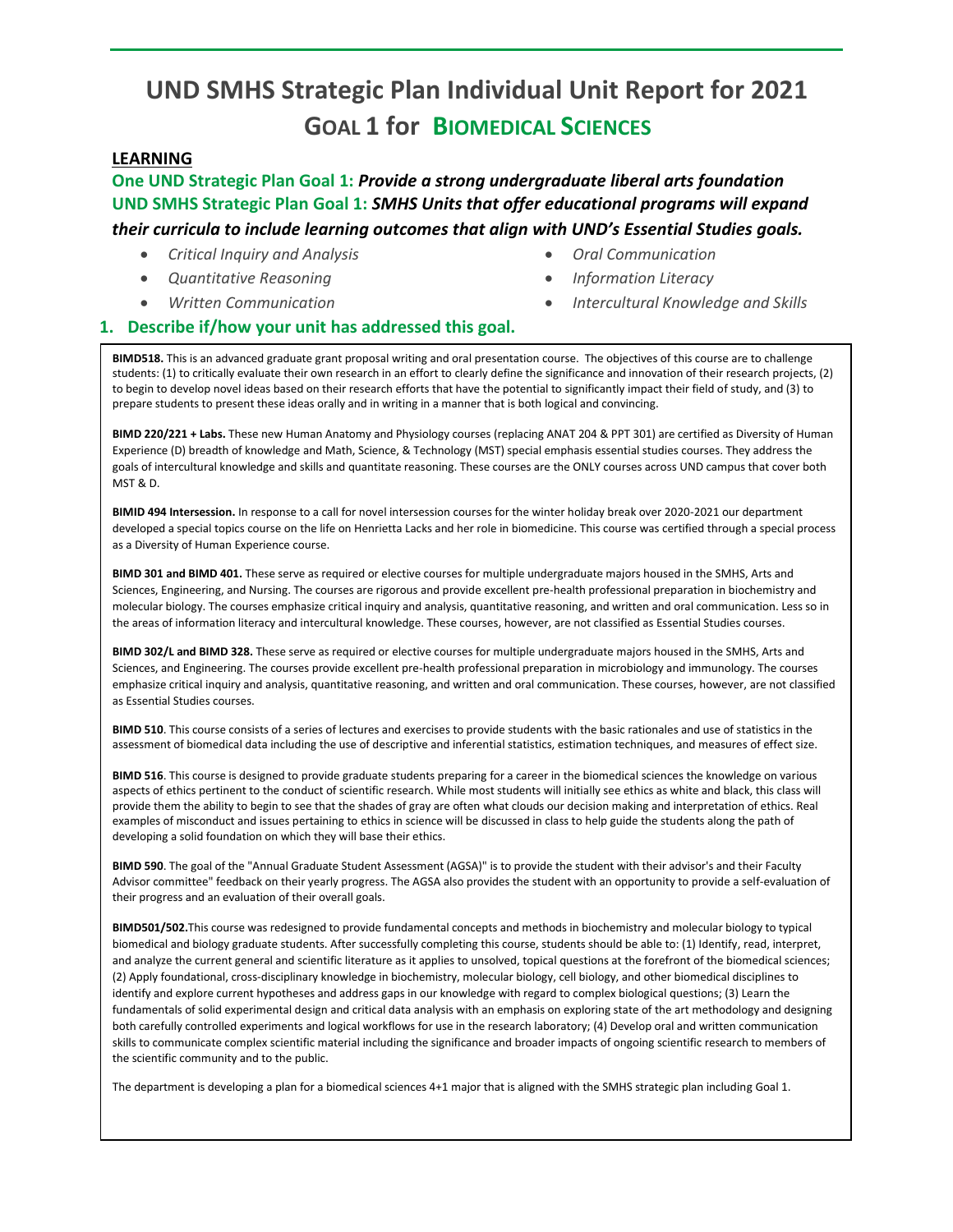### **2. Describe how your efforts are measured/assessed.**

**BIMD518.** Students demonstrate proficiency as evaluated by 4 scored writing assignments (4 x 125 pts) and 2 in-class student practice defense presentations (2 x 100 pts). Thirty percent of the grade (1 x 300 pts) is determined based on a priority score assigned by at least three Biomedical Sciences faculty members invited to evaluate the final written proposal and to participate in the students' oral defense of the proposal. Grades are earned based on the following scale (1000-933 pts (A), 932-867 (B), 866 and below (C)).

**BIMD 220/221 + Labs**. These courses were approved by the essential studies committee. They are continually assessed by SELFI surveys. The instructor of record is pursuing grant funding to do additional assessment of their unique components.

**BIMID 494 Intersession.** This course was approved by the special intersession committee and was assessed by the SELFI survey.

**BIMD 301 and BIMD 401.** These are also assessed by SELFI survey. Periodically, student outcomes are measured against quantifiable student behaviors or external metrics. For example, a 2019 study of BIMD 301 peer- and self-evaluations revealed an effect size of 5.8% for students who were perceived by their peers to be prepared for class. In another example, MCAT scores were positively correlated with and BIMD 301 outcomes (r=0.67) based on a cohort of 31 SMHS medical school applicants.

**BIMD 302/L and BIMD 328.** The lecture courses have been assessed using the standard SELFI. The 302 Lab section was assessed in the Spring 2021 using a survey designed uniquely for the changes that were incorporated to better align with Essential Studies goals.

**BIMD 510**. The course if evaluated by exams and student assessments. It is the Scholarly Tool" for the program.

**BIMD 516.** The course is evaluated by writing assignments, exams, and student assessments.

**BIMD 590**. Assessment from the graduate committee and mentor to the student is submitted via an online form submission to the SGS. **BIMD 501/502**. Assessment is via student feedback, exams, writing assignments, and homework assignments.

All undergraduate courses and graduate courses have the opportunity to be evaluated annually by the departmental undergraduate and graduate education committees, respectively.

#### **3. How were the data analyzed and what were the outcomes?**

**BIMD 220/221 + Labs.** These courses just launched in fall 2020 so there has been limited time to analyze the data, but the instructor did receive a course development award for the SPEA versions and was nominated for the undergraduate teaching excellence award for Founder's Day.

**BIMID 494 Intersession.** This course was offered once so far, wrapping up in January 2021. There has been limited time to analyze the SELFI data.

**BIMD 301 and BIMD 401.** These are ongoing with limited time to analyze the SELFI data.

**BIMD 302/L and BIMD 328.** SELFI scores were high across the board. The highest areas were engagement, learning environment, and individual rapport. The individual survey for 302L indicated that students appreciated the format of the new course.

**BIMD 510**. The course was difficult to translate into an online format.

**BIMD 516.** The course went according to plans.

**BIMD 590**. The new SGS online submission form was affective for university record keeping but it does not forward to the graduate director. **BIMD 518**. The online format was effective although some technical challenges existed.

**BIMD 501/502**. The new course format was challenging for students.

The annual course evaluations include review of course syllabus and course objectives, grade outcomes, DFW rates, SELFI evaluations, reflective statements and goals for next year by the instructor, and peer feedback.

#### **4. Describe how your unit will implement any further changes and what barriers may exist.**

Course evaluations inform future changes with the aim of striving for best practices. One significant barrier is the inability to schedule SMHS classrooms on a schedule that is observed by the main campus.

**BIMD 302/L and BIMD 328.** No new changes are planned for the upcoming year beyond small edits to keep content current. Time, faculty effort availability, and lack of lab equipment and adequate instructional space are the barriers we face when we look at making changes to our teaching practices.

**BIMD 510**. The online delivery has been updated with software/hardware to improve the experience.

**BIMD 516.** No changes are planned.

**BIMD 590**. Committees will need to do an extra step and send a copy of the annual assessment to the dept. graduate director.

**BIMD 518**. The course will be taught using a hybrid strategy next year with content lectures and instructor feedback being given in person,

while peer-feedback and open discussions being given via zoom at the students discretion.

BIMD 501/502. Increased time will be spent to clarify expectations at the beginning and throughout each section of the course.

# **PROVIDE A RATING OF YOUR PROGRESS ON THIS GOAL:** XOn Track; ODelayed; Behind *(additional space for text is provided on page 2 if needed)* x